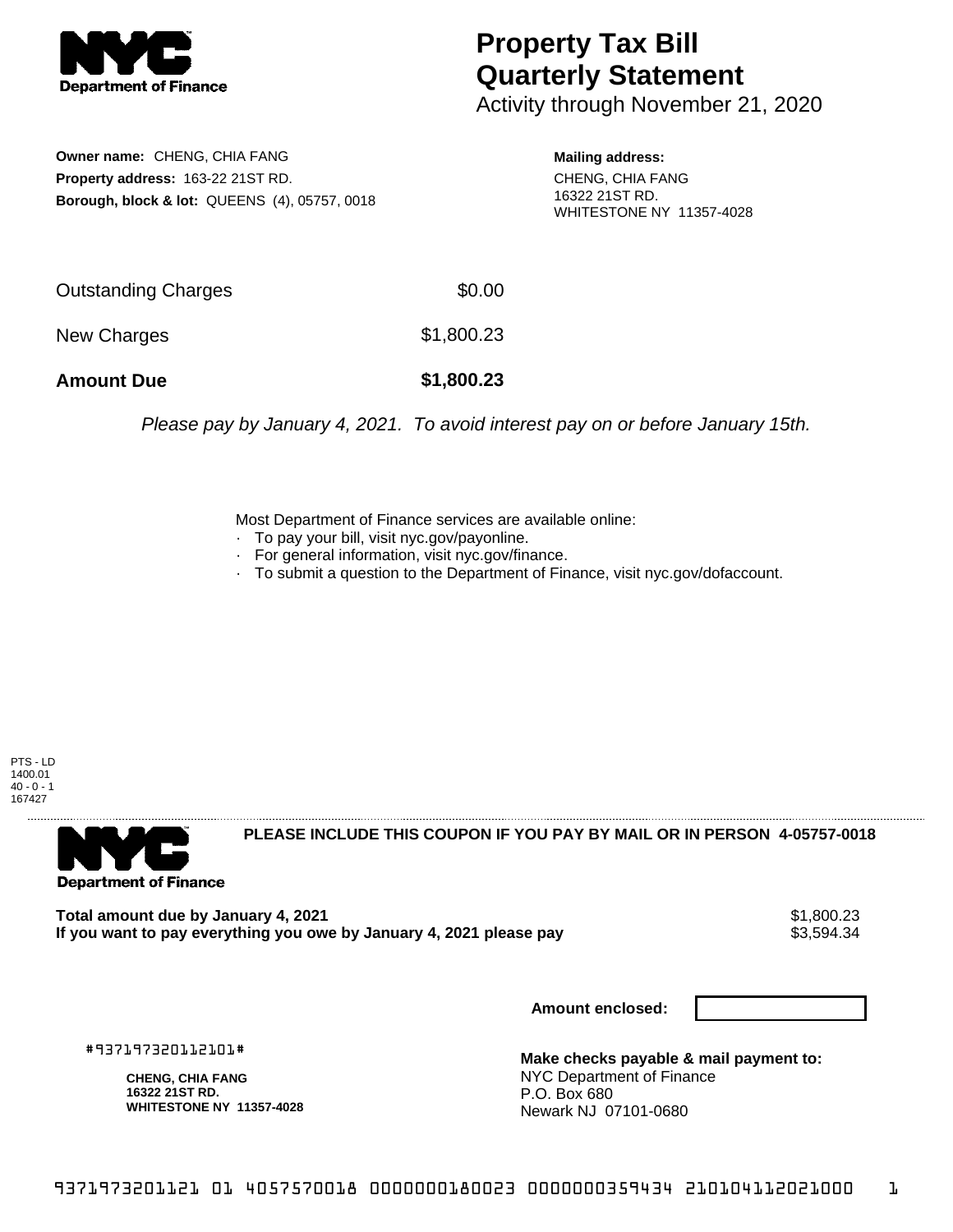

| <b>Billing Summary</b>                                                                                         | <b>Activity Date Due Date</b> |                     | Amount       |
|----------------------------------------------------------------------------------------------------------------|-------------------------------|---------------------|--------------|
| Outstanding charges including interest and payments                                                            | \$0.00                        |                     |              |
| <b>Finance-Property Tax</b>                                                                                    |                               | 01/01/2021          | \$1,822.09   |
| <b>Adopted Tax Rate</b>                                                                                        |                               |                     | $$-21.86$    |
| <b>Total amount due</b>                                                                                        |                               |                     | \$1,800.23   |
| <b>Tax Year Charges Remaining</b>                                                                              | <b>Activity Date Due Date</b> |                     | Amount       |
| <b>Finance-Property Tax</b>                                                                                    |                               | 04/01/2021          | \$1,822.09   |
| <b>Adopted Tax Rate</b>                                                                                        |                               |                     | $$-21.86$    |
| Total tax year charges remaining                                                                               |                               |                     | \$1,800.23   |
| If you want to pay everything you owe by January 4, 2021 please pay                                            |                               |                     | \$3,594.34   |
| If you pay everything you owe by January 4, 2021, you would save:                                              |                               |                     | \$6.12       |
| How We Calculated Your Property Tax For July 1, 2020 Through June 30, 2021                                     |                               |                     |              |
|                                                                                                                |                               | Overall             |              |
| Tax class 1 - Small Home, Less Than 4 Families                                                                 |                               | <b>Tax Rate</b>     |              |
| Original tax rate billed                                                                                       |                               | 21.1670%            |              |
| New Tax rate                                                                                                   |                               | 21.0450%            |              |
| <b>Estimated Market Value \$781,000</b>                                                                        |                               |                     |              |
|                                                                                                                |                               |                     | <b>Taxes</b> |
| <b>Billable Assessed Value</b>                                                                                 |                               | \$35,831            |              |
| <b>Taxable Value</b>                                                                                           |                               | \$35,831 x 21.0450% |              |
| <b>Tax Before Abatements and STAR</b>                                                                          |                               | \$7,540.64          | \$7,540.64   |
| Basic Star - School Tax Relief                                                                                 |                               | $$-1,410.00$        | $$-296.00**$ |
| Annual property tax                                                                                            |                               |                     | \$7,244.64   |
| Original property tax billed in June 2020                                                                      |                               |                     | \$7,288.36   |
| Change In Property Tax Bill Based On New Tax Rate                                                              |                               |                     | $$-43.72$    |
| ** This is your NYS STAR tax savings. For more information, please visit us at nyc.gov/finance or contact 311. |                               |                     |              |

Please call 311 to speak to a representative to make a property tax payment by telephone.

## **Home banking payment instructions:**

- 1. **Log** into your bank or online bill pay website.
- 2. **Add** the new payee: NYC DOF Property Tax. Enter your account number, which is your boro, block and lot, as it appears here: 4-05757-0018 . You may also need to enter the address for the Department of Finance. The address is P.O. Box 680, Newark NJ 07101-0680.
- 3. **Schedule** your online payment using your checking or savings account.

## **Did Your Mailing Address Change?**

If so, please visit us at **nyc.gov/changemailingaddress** or call **311.**

When you provide a check as payment, you authorize us either to use information from your check to make a one-time electronic fund transfer from your account or to process the payment as a check transaction.